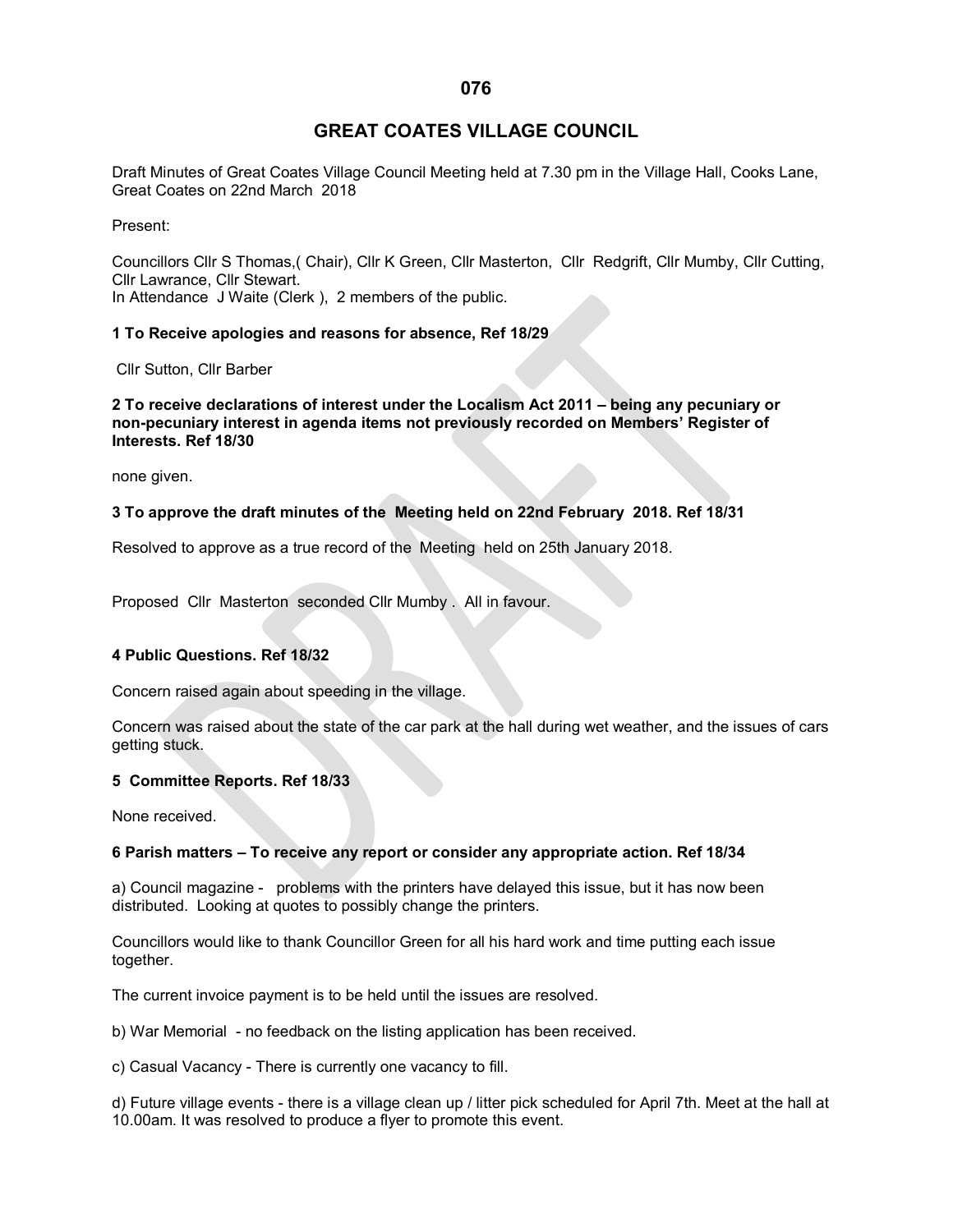**077**

Suggestions for future events include a St Andrews day coffee morning, a Children in Need Walk, a 1940's music night, a civic day.

It was proposed to organise a Civic Day on June 16th, 9.00am to 5.00pm in the hall.

Proposed Cllr Lawrance. Seconded Cllr Green. All in favour.

e) Grounds maintenance - The repairs to the boiler at the hall, and to the window at the hall have been completed.

Only one quote for re surfacing the car park has been received, more companies are to be contacted.

Quotes have been recieived for re painting the outside of the building .

Quote A £2820.00 Quote B £3970.00 exclusive VAT Quote C £1695.00 Quote D £33500.00

It was resolved to accept Quote C, with the possibility that some boards will need to be replaced before work can start. It was also agreed to look at changing the colour of the hall to dark green.

Proposed Cllr Thomas. Seconded Cllr Green. All in favour.

There is a strip of land on the verge of Newbury Ave which has been identified as belonging to the council and this will need clearing before the handyman will be able to maintain it. Quotes are to be sort for this work.

A new hand mower is needed, and it was resolved to go ahead with this item.

Proposed Cllr Green. Seconded Cllr Thomas. All in favour.

f) new council website - to add a hall booking system to the new website would be a further £650, making a total of £13502 inc VAT set up cost, plus £150 maintenance charge each year.

Proposed to go ahead with this addition.

Proposed Cllr Masterton. Seconded Cllr Mumby. All in favour.

Clerk has requested to be included in any future planning meetings with the company.

g) Cllr Green has very kindly donated a memorial bench.

h) Storage areas at the hall were discussed. Another metal cupboard is to be purchased for the back of the hall, and also a triple length cupboard for the entrance way to the hall. Quotes being sort for next meeting.

## **7 Clerks Report. Ref 18/35**

The de fib has its own battery supply and therefore will not need to be fitted by an electrician. It was decided to put a brighter light above where the cabinet is to be situated. There may be a delay in fitting due to re painting the outside of the building.

The notice board on Blackthorn Drive needs replacing.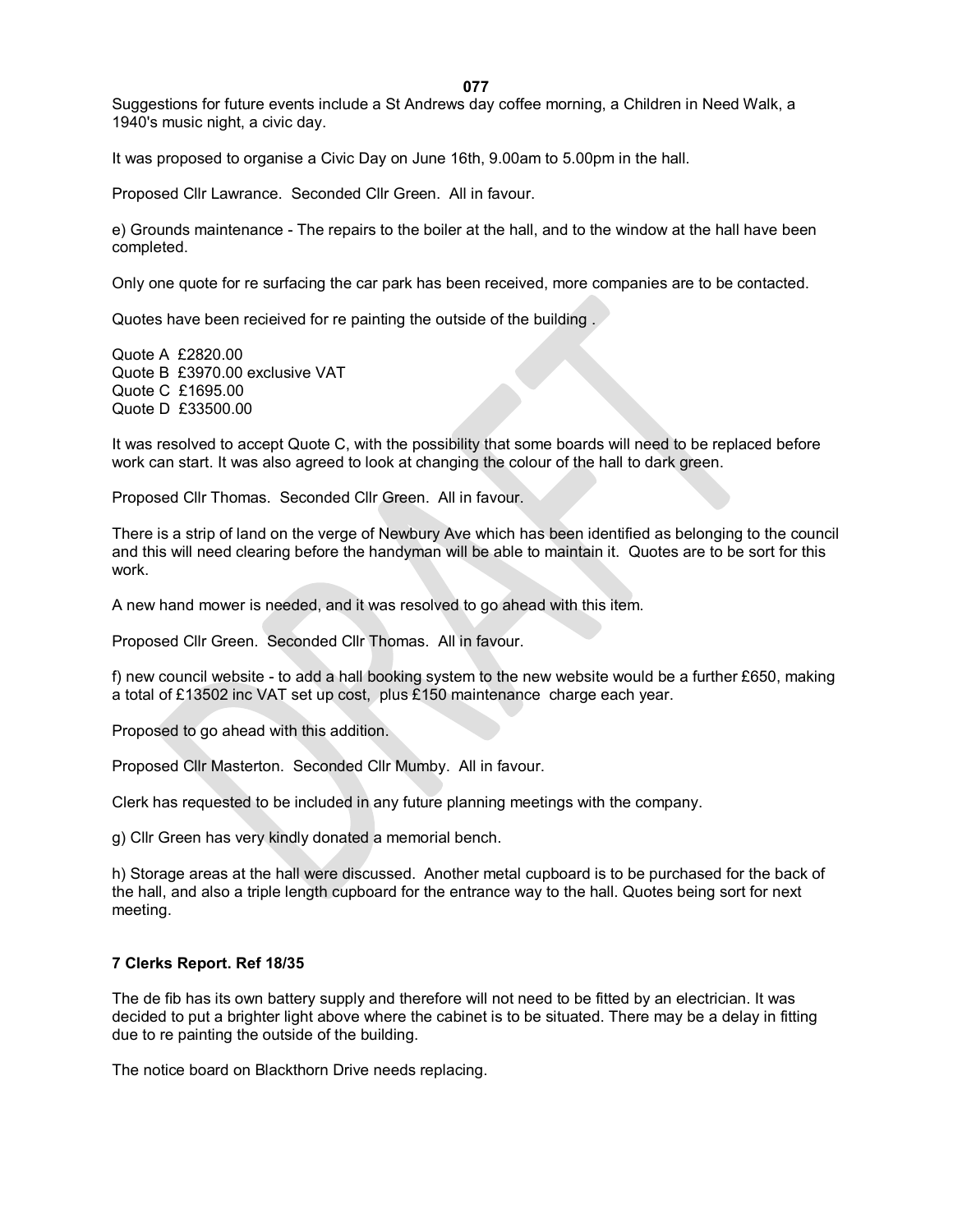## **8 Finance. Ref 18/36**

Schedule of payments was circulated and approved for payment. All payments were approved .

Proposed Cllr Mumby. Seconded Cllr Redgrift. All in favour.

There are still some outstanding payments for hall hire from a regular hirer. They will be contacted and asked to clear this situation by the end of March 2018, or the council will have to move to the small claims court to recoup the monies, and the hirer will be stopped from making future bookings.

Details of the original load agreement have still not been received.

#### **9 Planning Application Received. Ref 18/37**

Planning application DM/0094/18/FUL - No comments or objections.

#### **10. Future management structure for the village hall. Ref 18/38**

It was decided to set up a sub committee, and to review terms of reference for this, to manage the day to day running of the hall.

Proposed Cllr Masterton. Seconded Cllr Green. All in favour.

The terms of reference of the Personnel Committee are to be reviewed at their next meeting.

#### **Chair closed the meeting and moved to closed session.**

Meeting ended 9.20pm

Present:

Councillors Cllr K Green, Cllr Masterton, Cllr Mumby, Cllr Thomas ( Chair ), Cllr Cutting, Cllr Lawrance Cllr Redgrift, Cllr Stewart. J Waite (Clerk ).

#### **1 To Receive apologies and reasons for absence, Ref 18/39**

None given.

**2 To receive declarations of interest under the Localism Act 2011 – being any pecuniary or non-pecuniary interest in agenda items not previously recorded on Members' Register of Interests. Ref 18/40**

None received.

#### **3 To Resolve a response to the recent newspaper report about the high precept for Great Coates. Ref 18/41.**

The precept has reduced by 7.1% for the coming financial year, and the present Council are committed to continuing to reduce the precept year on year.

Proposed Cllr Green. Seconded Cllr Mumby.

6 votes in favour. 1 vote against. 1 abstention.

Resolution carried.